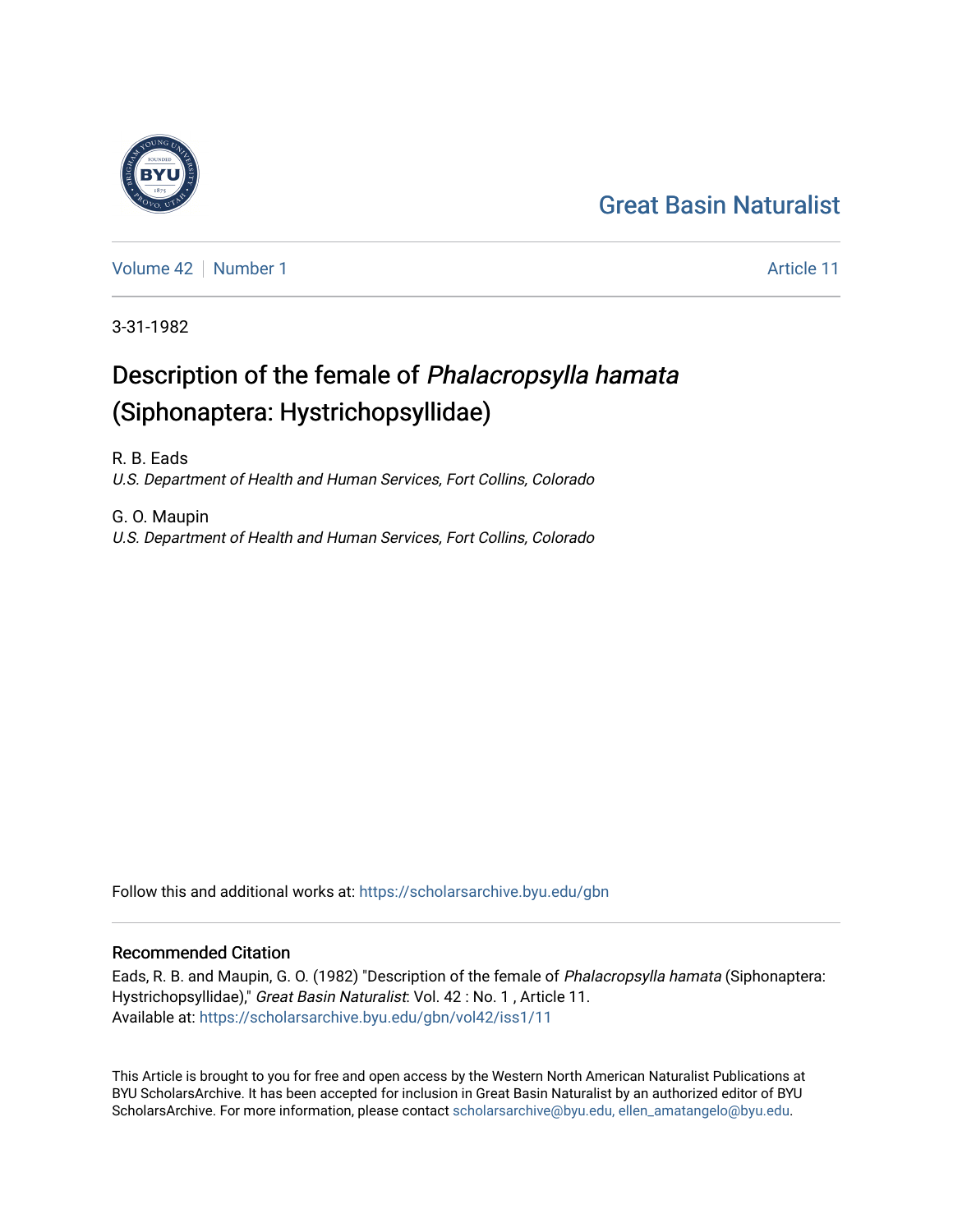### DESCRIPTION OF THE FEMALE OF PHALACROPSYLLA HAMATA (SIPHONAPTERA: HYSTRICHOPSYLLIDAE)

R. B. Eads' and G. O. Maupin'

ABSTRACT.- The previously unknown female of Phalacropsylla hamata Tipton & Mendez is described and an allo- type is designated. A key is provided to aid in distinguishing females of this genus.

The genus Phalacropsylla includes an interesting assemblage of species adapted to high altitudes. Described species include P. paradisea Rothschild 1915, P. allos Wagner 1936, P. nivalis Barrera & Traub 1967, P. hamata Tipton & Mendez 1968, and P. oregonensis Lewis & Maser 1978. With the exception of allos, these nest fleas have not been commonly collected, even during extensive ectoparasite studies (including nest examinations) within the known range of the genus in the western United States and Mexico. Host re cords suggest that wood rats, Neotoma spp., and closely associated rodents and la gomorphs are normal hosts of the Phalacropsylla.

Phalacropsylla hamata was described from <sup>a</sup> single male collected by V. J. Tipton from <sup>a</sup> rodent nest in the Sierra Madre Occidental Range (Cerro Potosi) Nuevo León, Mexico, <sup>20</sup> April 1964, at an elevation of <sup>3050</sup> m. We have recently received several specimens referable to this species from the vicinity of Albuquerque, New Mexico. Phalacropsylla is redescribed to summarize the characteristics<br>of this genus. Minor differences between the New Mexico males and the male holotype of hamata probably represent individual varia tion rather than subspecific differences (Fig. 3-5).

#### Phalacropsylla Rothschild 1915

Frontal tubercle and striarium absent. Eyes vestigial, eye spot lightly sclerotized. Genal comb of <sup>2</sup> overlapping teeth; outer tooth

slightly over  $\frac{1}{2}$  length of narrower, subacute inner tooth. Pronotal comb of 14-18 spines. Abdominal spinelets and mesonotal pseudosetae present. Some subapical bristles of in ner side of hind coxae weakly spiniform. Fifth segment of all tarsi with 4 lateral pair of bristles and <sup>1</sup> pair shifted to the plantar surface between the 1st lateral pair. Sternum of male V-shaped, distal arms bifid; distal arm with lightly sclerotized dorsal expansion and short, preapical spiniform bristles, plus long, curved, spiniform bristles in certain species.

Phalacropsylla hamata Tipton & Mendez Phalacropsylla hamata Tipton & Mendez, 1968, Pac. In sects 10: 177-214.

MATERIAL. - All from Bernalillo Co., New Mexico, collected by Curt Montman. Allo type female ex Peromyscus leucopus, 20 November 1980. Parallotype female with same data. Male collections include 2 ex P. leuc opus 20 November 1980, <sup>1</sup> ex Neotoma albi gula 20 November 1980, and <sup>1</sup> ex N. albigula 20 February 1981. Allotype deposited in the United States National Museum of Natural History collection, Washington, D.C.

Diagnosis.— Flea specific differentiation in the absence of males is often difficult or impossible. In the Phalacropsylla, however, configuration of the caudal lobe of sternum VII seems to show sufficient distinctiveness to be of value in female specific identification. In hamata, paradisea, and oregonensis the female sternum caudal lobe is

<sup>&#</sup>x27;Vector-Borne Viral Diseases Division, Center for Infectious Diseases, Centers for Disease Control, Public Health Service, U.S. Department of Health and Human Services, P.O. Box 2087, Fort Collins, Colorado 80522-2087.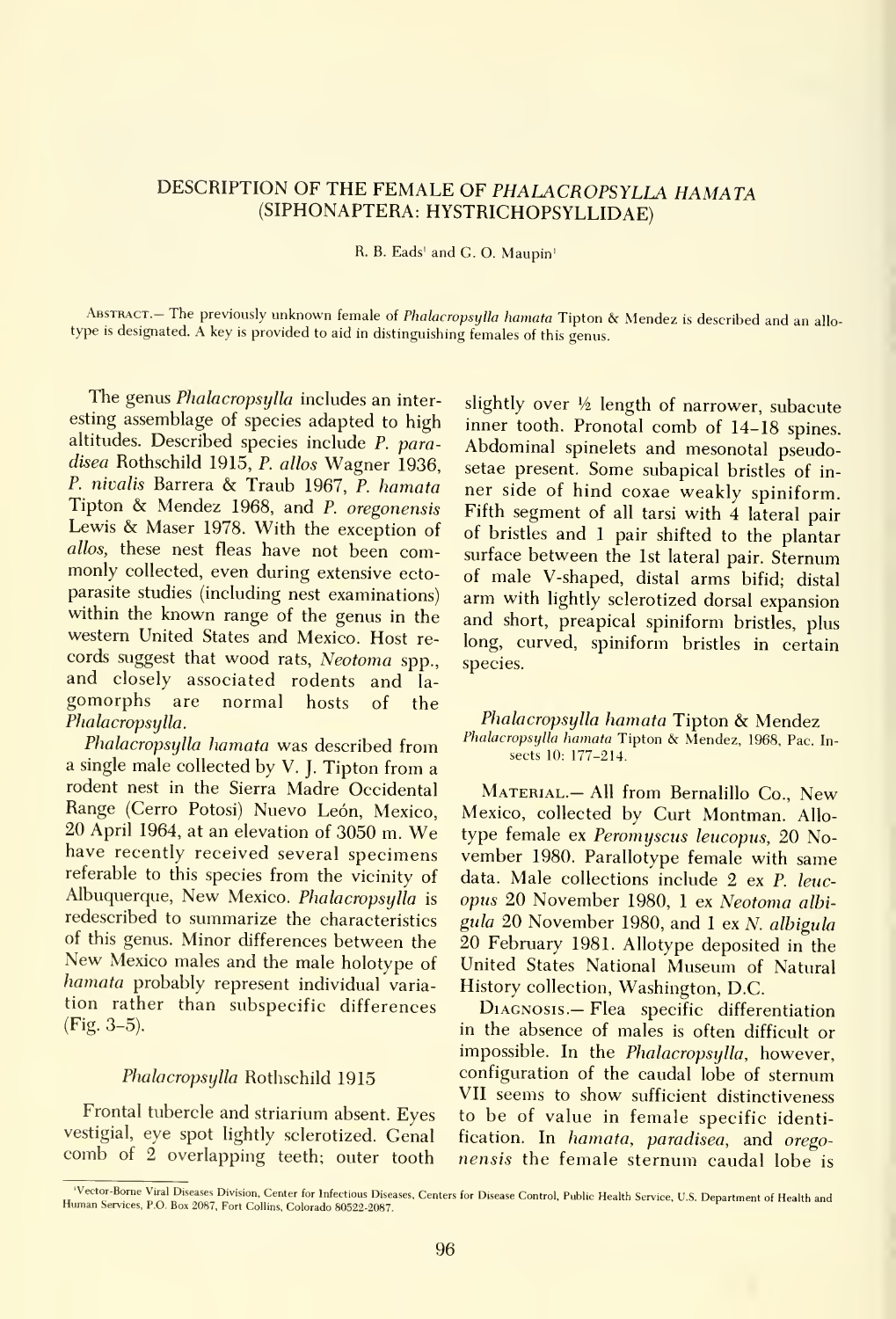broader than long. The lobe is ca  $3.5 \times$  as broad as long in hamata, as opposed to less than  $2 \times$  as broad as long in *paradisea* and oregonensis. PhalacropsyUa males are readily identified to species with the key presented by Lewis and Maser (1978).

DESCRIPTION OF FEMALE. - Head: Preantennal region with 2 fairly straight rows of bristles. Frontal row of 4 small, thin bristles; ocular row of 4 much larger ones and a fine bristle slightly out of line and cephalad of eye spot; 3 thin bristles caudad of ocular row. Maxilla narrow, acuminate distally, extending to base of 4th segment of maxillary palpus; maxillary palpus extending ca % length of coxa I. Labial palpus extending beyond apex of coxa L Postantennal region with bristles arranged 1:3:5 on one side and 1:4:5 on the other, the caudal row with fine intercalaries; 18-20 fine hairs along the antennal fossa.

*Thorax:* Pronotum with a row of  $6 \text{ large}$ bristles, ventrad bristle  $2 \times$  length of others, separated by 5 smaller bristles per side; pronotal com b of 14 spines of ca same length, except for shorter ventralmost pair. Mesonotum with <sup>a</sup> row of 5 large bristles and fine in tercalaries preceded by a row of 7 smaller ones and 15-18 fine bristles scattered along cephalad margin; mesonotal flange with 2 pseudosetae per side (parallotype with 3).

Mesepisternum with a large, lateral bristle (parallotype with a fine bristle preceding large bristle on <sup>1</sup> side); mesepimeron with 2 irregular rows of bristles arranged 3:2 on one side and 4:2 on the other. Metanotum (exclusive of lateral metanotal area) with 3 rows of bristles, caudal row of 4-5 large ones and 5 fine intercalaries, a median row of 6 or 7 smaller bristles and a cephlad row of 2 or 3 still smaller bristles; a single fine bristle pre cedes the 3 rows; lateral metanotal area with <sup>1</sup> large dorsocaudal bristle, a large caudal bristle, and a fine ventral bristle. Metepisternum with 3 subdorsal bristles in a row, a large one flanked by 2 smaller ones; mete pimeron with ca 6 lateral bristles arranged 3:3:1 (paratype 2:3:1).

Abdomen: Terga I-IV with apical spinlets arranged (3-4), (4-4), (2-1), and (1-0), parallotype (3-3), (4-3), (3-3), and (1-1). Terga typically with median row of 5-7 large bristles alternating with smaller ones extending al most to ventral margin, preceded by a some what shorter row of 7 or 8 smaller bristles and 3 or 4 shorter bristles in an irregular row or patch on dorsocephalad margin. Middle antepygidial bristle ca  $2 \times$  length of ventral bristle and almost  $3 \times$  length of dorsal bristle. Sternum II with a vertical row of 3 large bristles, preceded by irregular row of 5



Figs. 1-3. Phalacropsylla hamata. 1, female sternum VII; 2, spermatheca; 3, male sterna VIII, IX.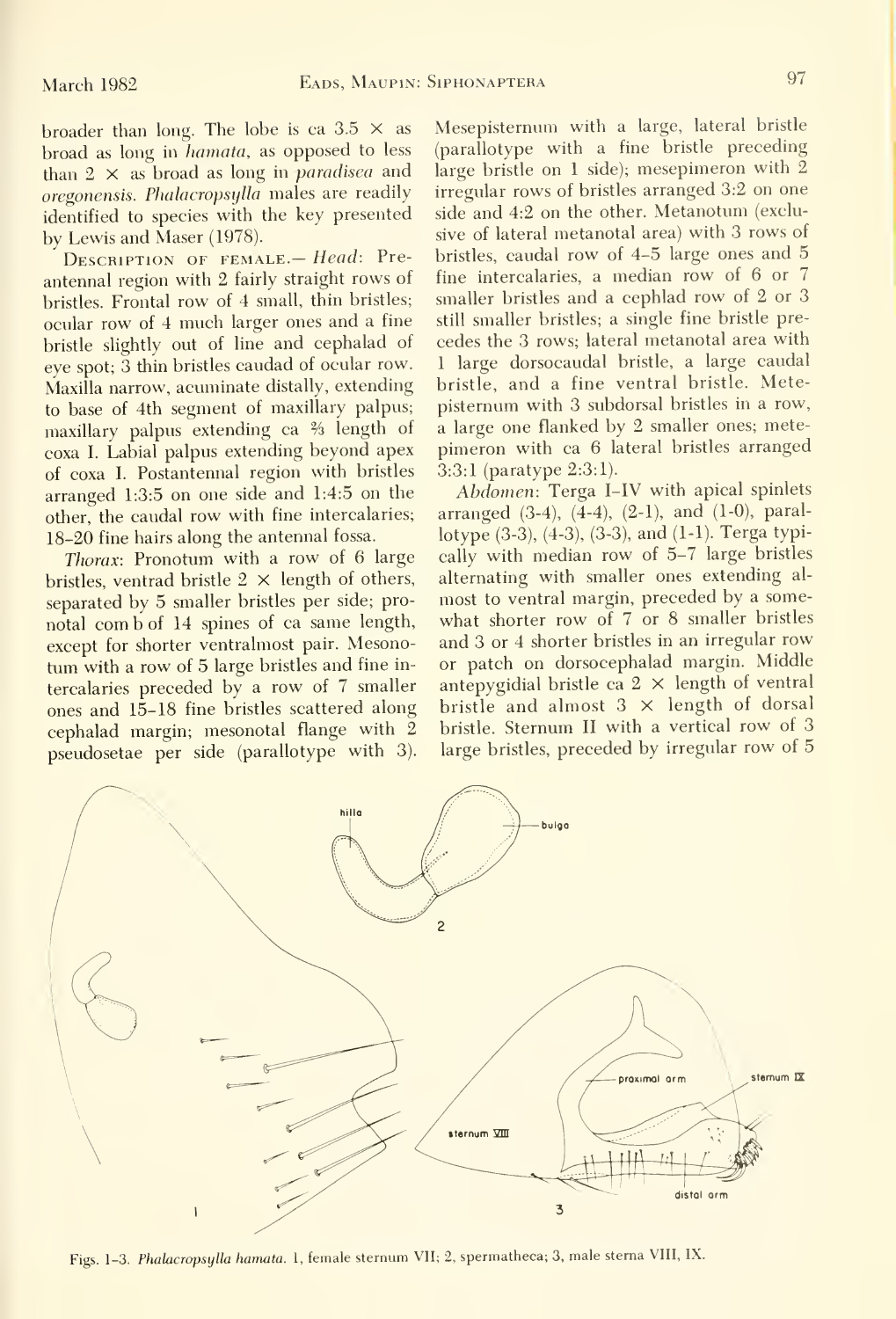

Figs. 4,5. Phalacropsylla hamata. 4, male aedeagus; 5, male clasper.